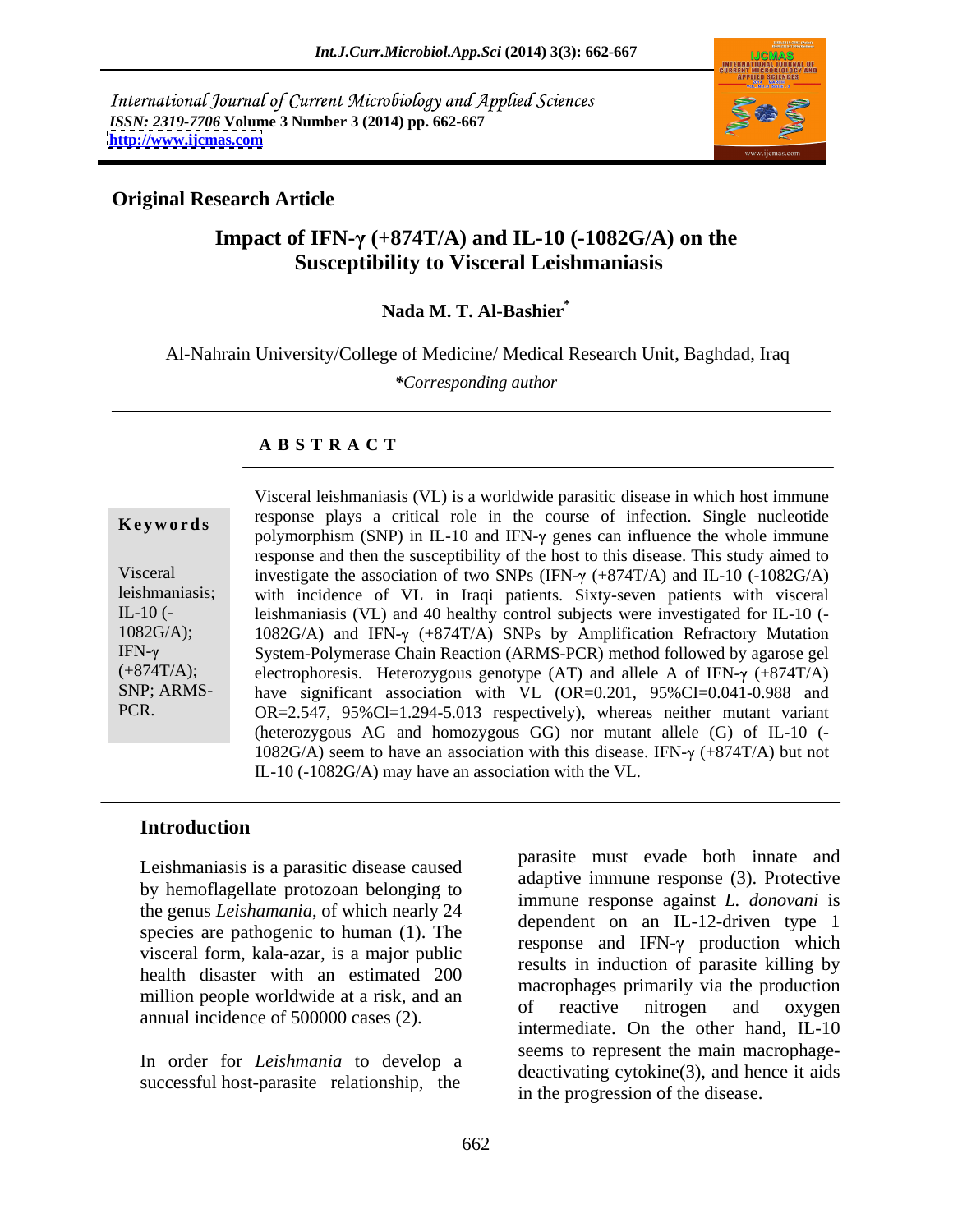Interferon- $\gamma$  is a Th1 cytokine involved in the activation of cellular immunity, genetically unrelated, apparently healthy particularly cytotoxic CD8+ T cells (4).  $(1-9 \text{ years old, mean } 5 \pm 2.11; 27 \text{ males})$ Many studies demonstrated an association and 13 females) children who reside in the between the SNP in the first intron same geographical area and visited these  $(+874A/T)$  of the IFN- $\gamma$  gene with different diseases such as pulmonary tuberculosis (5) and cutaneous anomalies were recruited as control leishmaniasis.

Interleukin 10 (IL-10) is a pleiotropic and From each participant, 3 ml of venous potent immune-regulatory  $Th_2$  cytokine that inhibits the production of pro-<br>kept at -20C until be used. A structural inflammatory cytokines by inhibition of  $Th<sub>1</sub>$  lymphocytes and stimulation of B and information on epidemiological factors Th2 lymphocytes. It is produced mainly by such as age, sex, and residency from the activated macrophages, dendritic cells, and B-lymphocytes.

Three single nucleotide polymorphisms (SNPs) in the IL-10 promoter region at DNA was extracted from each blood position -819 (C $\Box$ T), -592(C $\Box$ A), and - sample using ready kit (gSYNC<sup>TM</sup> DNA  $1082(G \Box A)$  have been reported to influence the *IL-10* gene expression and to Korea) according to the manufacturer's be associated with different diseases. Instructions. ARMS-PCR was used for Indeed, -1082(G) variant is associated amplification and genotyping of both with increased the production of IL-10 SNPs. For IFN- $\gamma$  (+874T/A), allele T was from T cells and monocytes. To our amplified with forward sense primer T 5' knowledge, there is no previous study highlighted the impact of polymorphisms 3', allele specific sense primer A 5' in IFN- $\gamma$  and IL-10 genes on the parasitic diseases in Iraq. So this study aimed to 3', and common antisense primer 5' investigated the association of certain SNPs in these genes with the VL.

mean  $4\pm1.12$ ; 41 males and 26 females) patients with VL were enrolled in this study from Al-Kadhimiya Teaching Hospital, and Central Pediatric Teaching Hospital/Baghdad during the period from October, 2009 to March, 2012. Other 40 hospitals for routine vaccinations or for non-infectious cases such as fractures and subjects.

blood were collected in EDTA tubes and kept at -20C until be used. A structural questionnaire was used to elicit parents of the participants.

## **DNA extraction and genotyping**

sample using ready kit ( $gSYNC^{TM}$  DNA Mini Kit Whole Blood Protocol/ Geneaid/ instructions. ARMS-PCR was used for amplification and genotyping of both TTCTTACAACACAAAATCAAATCT- TTCTTACAACACAAAATCAAATCA- TCAACAAAGCTGATACTCCA-3'.

**Materials and Methods** primers were included in each PCR Subjects 5<sup>-1</sup> A total of sixty-seven  $(1-7)$  years old,<br>mean  $4+1$  12: 41 males and 26 females) TCACGGATTTCTGTTGTTC-3' with Amplification yielded 263-bp by PCR product. Human growth factor hormone reaction as internal control with forward primer: 5<sup>-1</sup> GCCTTCCCAACCATTCCCTTA-3' and reverse primer 5'-TCACGGATTTCTGTTGTTTC-3' 408-bp PCR product For IL-10 (-1082G/A), allele A was

amplified with forward sense primer A(5'- AACACTACTAAGGCTTCTTTGGGTA-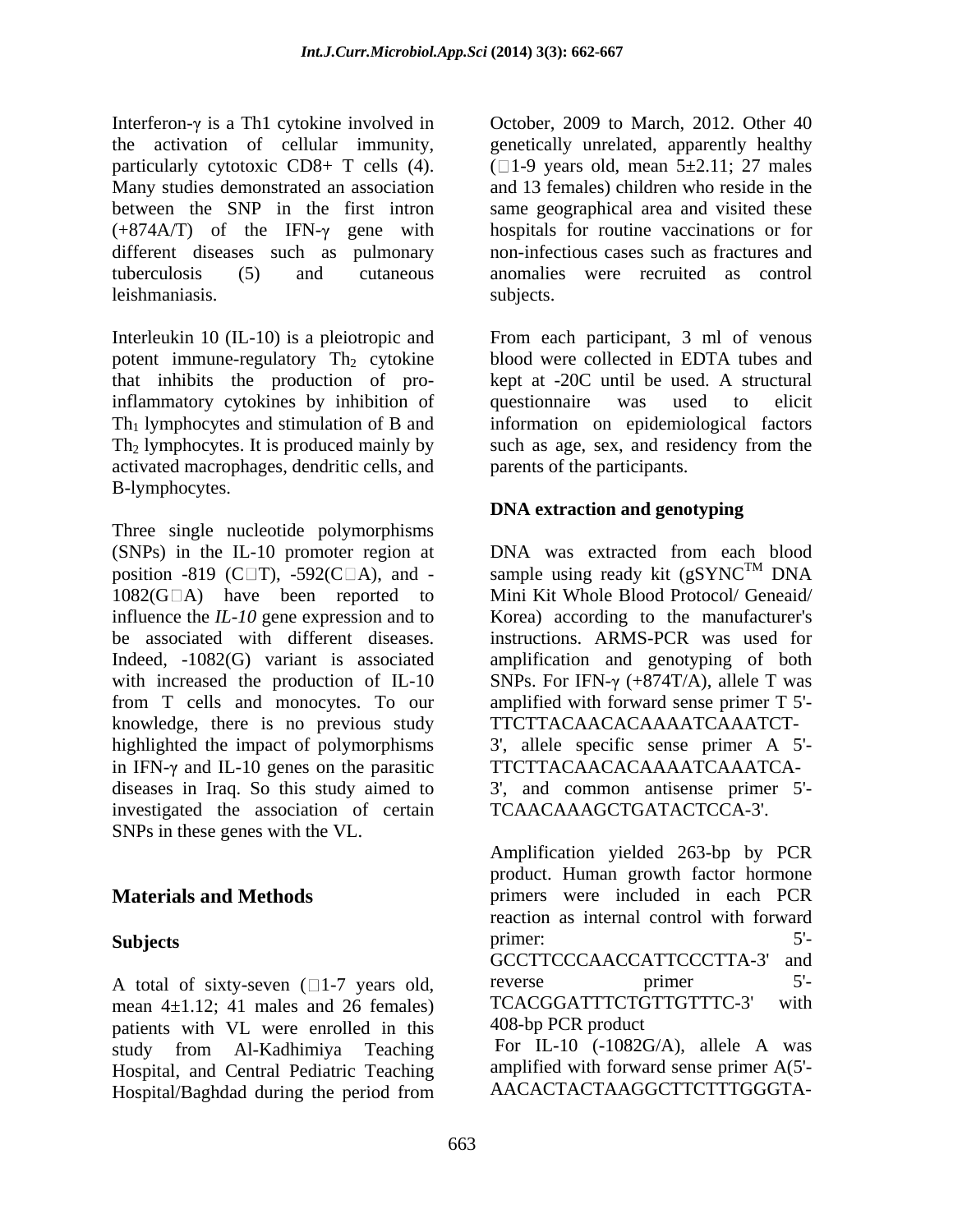primer G (5'-AACACTACTAA frequencies. The association between GGCTTCTTTGGGTG-3'). The common genotype and risk of VL was estimated by antisense primer (5'-GTAAGCTTCTG TCGCTGGTGGAGTC-3') in both confidence interval (95%CI) using logistic reactions. These reactions amplify allele regression. Statistical significance was set specific sequence of 161 bp of the at a p value  $\leq 0.05$ . promoter region of IL-10. Internal control primers amplifying a 796-bp fragment **Results and Discussion** from the third intron of the HLA-DRB1 gene were included in each reaction. The Chi-square test revealed that alleles' forward primer: 5'- distribution in both SNPs either in VL TGCCAAGTGGAGCACCCAA-3', and patients or control subjects is within the reverse primer: 5'- Hardy-Weinberg equilibrium. GCATCTTGCTCTGTGCAGAT-3'. Ten  $\mu$ l template DNA from each sample and **IFN-** $\gamma$ **(+874A/T)** primers (5 µL from each) were added to each master-mix tube (50  $\mu$ L PCR master-<br>Genotype and allele frequencies of *IFN*mix, Bioneer/Korea). The cycling  $\gamma(+874A/T)$  *SNP* in VL patients and conditions for IFN- $\gamma$  (+874T/A) were as follows: .: an initial denaturation at 95 ºC 1and figure 1. For VL patients, the for1min, followed by 10 cycles of 95 ºC frequencies of TT, AT, and AA genotypes for 15s, 62 °C for 50s and 72 °C for 40s. were 46.27%, 37.31%, and 16.41% Then 20 cycles of 95 °C f °C for 20s, 56 °C respectively, compared with 70%, 25%, for  $50s$  and  $72 °C$  for  $50s$ . The final extension step was at 72 ºC for 5min, with heterozygous genotype (AT) has whereas, those for IL-10 (-1082G/A) significant association with the incidence included an initial denaturation at  $95 \text{ °C}$  of VL (OR=4.968, 95%CI= 1.012-24.38, for 5min, followed by 35 cycles at 95 °C  $p= 0.048$ ). The frequencies of allele T and for 30s, 63 °C for 30s and 72 °C for 30s. A were 64.92% and 35.07% respectively The final extension step was at 72  $^{\circ}$ C for among VL patients and 82.5% and 17.5%

The amplification products were separated significant difference  $(OR = 2.547,$ stained with ethidium bromide. The gel was visualized under a UV transluminator with a100-base pair ladder.

sciences version 14.0 (SPSS Inc., Chicago, and 30%, 55%, and 15% respectively Chi-square test was used to test the differences in the frequencies, logistic deviation from Hardy-Weinberg Equilibrium (HWE) of SNPs by

3'); while allele G was amplified with the comparing the observed and expected calculation of Odds ratio (OR) with 95% at a p value  $\leq 0.05$ .

# **Results and Discussion**

## **IFN-** $γ$ (+874A/T)

5min. respectively among control subjects with by electrophoresis on a 1.5% agarose gel  $95\%$ CI=1.294-5.013, p= 0.007). healthy control subjects are shown in table were 46.27%, 37.31%, and 16.41% and 5% respectively in the control subjects A were 64.92% and 35.07% respectively among VL patients and 82.5% and 17.5% significant difference (OR= 2.547,  $95\%$ CI=1.294-5.013, p= 0.007).

## **IL-10 (-1082 G/A)**

**Statistical Analysis** genotypes: AA, AG, and GG with The Statistical Package for the Social 25.37% respectively among VL patients, USA) was used for statistical analysis. among control subjects. Despite these Like  $IFN-\gamma(+874A/T)$ , this SNP had three frequencies of 31.34%, 43.38%, and and 30%, 55%, and 15% respectively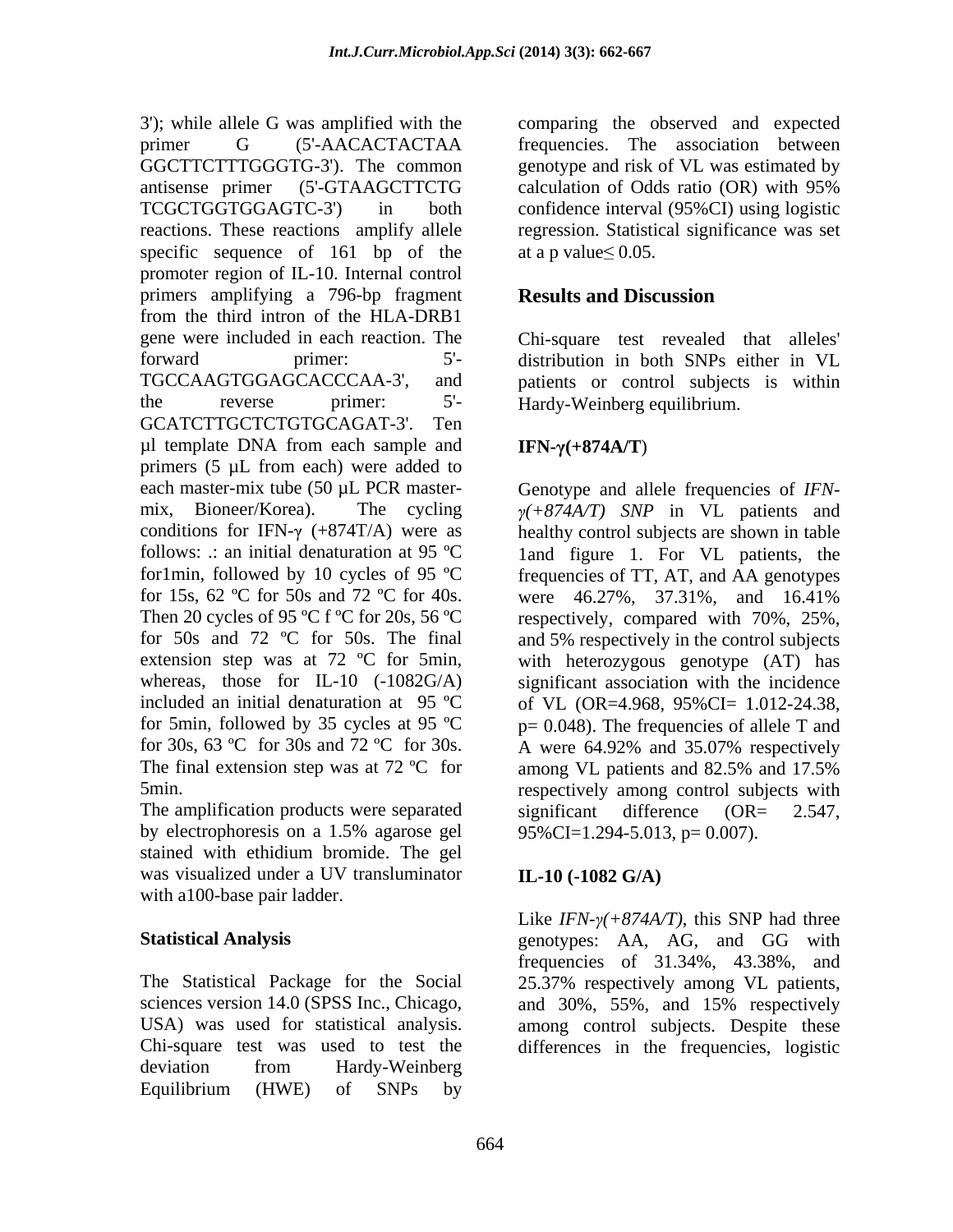**Figure.1** Gel electrophoresis visualized under UV light of IFN- $\gamma$  (+874T/A) after ARMS-PCR. M: 100 bp DNA marker. Lane 1,3,5, and 7: allele T is represented by the presence of a 263 bp PCR fragment. Lane 2,4,6, and 8: allele A is represented by by the presence of a 263 bp PCR fragment. Each two lanes represent one sample. Lane 1-8 a 408 bp of PCR product of *Human growth factor hormone* gene (internal control).



**Figure.2** Gel electrophoresis visualized under UV light of IL-10 (-1082 G/A) after ARMS- PCR. Lane 1: 100 bp DNA marker. In lane 1,3,5,7,9, and11, allele A is represented by the presence of 161 bp PCR fragment.In lane 2,4,6,8,10, and 12, allele G is represented by the presence of 161 bp PCR fragment. Each two lanes represent one sample. Lane 1-12: 796 bp PCR fragment of third intron of the *HLA-DRB1* gene (internal control).

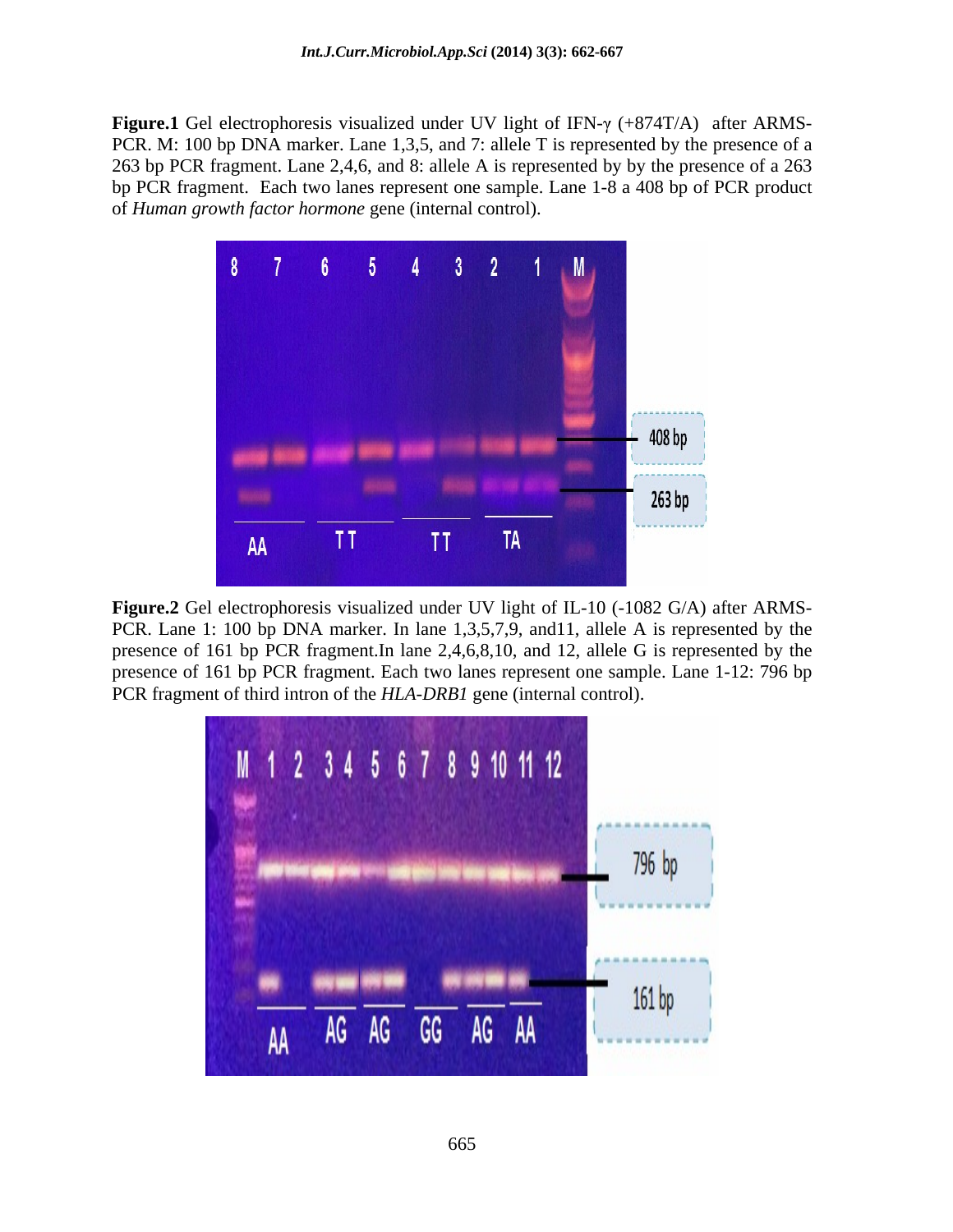| <b>Variables</b>        | <b>Cases</b>        | <b>Control</b> | P-value            | $OR(95\%CI)$              |
|-------------------------|---------------------|----------------|--------------------|---------------------------|
|                         | $N=67$              | $N=40$         |                    |                           |
| $IFN-\gamma(+874A/T)$   |                     |                |                    |                           |
| <b>TT</b>               | 31 (46.27%)         | 28 (70%)       | $\vert 0.05 \vert$ | 1.0                       |
|                         | 25 (37.31%)         | 10(25%)        | 0.048              | 4.968(1.012-24.38)        |
| AA                      | $11(16.41\%)$       | 2(5%)          | 0.074              | 2.258(0.924-5.520)        |
| <b>Alleles</b>          |                     |                |                    |                           |
|                         | 87 (64.92%)         | 66(82.5%)      |                    |                           |
|                         | 47(35.07%)          | $14(17.5\%)$   | 0.007              | $\mid$ 2.547(1.294-5.013) |
| $IL-10$ (-1082 G/A)     |                     |                |                    |                           |
| AA                      | 21 (31.34%)         | 12 (30%)       | 0.377              | 1.0                       |
| AG                      | 29 (43.28%)         | 22 (55%)       | 0.537              | $0.753(0.306 - 1.853)$    |
| $\overline{\mathbf{G}}$ | 17 (25.37%)         | 6(15%)         | $\vert$ 0.42       | $1.619(0.502 - 5.217)$    |
| <b>Alleles</b>          |                     |                |                    |                           |
|                         | 71 (52.99%)         | 46(57.5%)      |                    |                           |
| $\overline{G}$          | $\vert$ 63 (47.01%) | 34 (42.5%)     | 0.521              | $1.2(0.687 - 2.098)$      |

**Table.1** Distribution of genotypes and allele frequencies of IFN- $\gamma$  (+874A/T) and IL-10 (-1082 G/A) promoter polymorphisms in VL patients and control subjects

regression test revealed no significant and A alleles of this SNP are associated differences. Similarly, the distribution of with high and low production of IFN- $\gamma$ A and G allele (52.99% and 47.01% respectively among VL patients, and 57.5% and 42.5% respectively among control subjects) showed no significant (A) compared to those carrying the wild difference (OR=1.2, 95%CI=0.687-2.098, p=0.521) (table 1 and figure 2). the feebleness of cell-mediated immune

Human VL presents as a spectrum of less IFN-γ production. clinical manifestations from a self controlled infection to a progressive exposes is, of course, one of the most between A allele carriers and the cytokines (IFN- $\gamma$  and TNF- $\alpha$ ) and the macrophage-deactivating cytokines (IL-10 and induced cell-mediated immune factors beside *IFN-* $\gamma$  gene activity. SNPs in the first intron of this gene (especially increased risk for intracellular +874A/T) were shown to affect the transcription of the gene therein, and T

respectively (12). Results of this study indicated an increase of 2.54-fold risk for those individuals carrying muatnt allele type allele (T). This can be attributed to response among A allele carriers due to less IFN- $\gamma$  production.

disease depending on many factors. The previous studies. Al-mayah and Chaloob level of immune response that the host (13) have found significant association important factors that determine the susceptibility to chronic hepatitis B viral sequelae of such infection. In active VL, infection in Iraqi patients. Similarly, such the immune system is highly activated and association was shown with pulmonary produce both the macrophage-activating tuberculosis (5), and brucellosis (14), all and TGF- $\beta$ ) (11). Plasma levels of IFN- $\gamma$  response. Accordingly this polymorphism are influenced by numerous endogenous may serve as a valuable marker for This result is in accordance with many between A allele carriers and the of which are intracellular microorganisms and induced cell-mediated immune characterization of a group of patients at increased risk for intracellular microorganisms such as *Leishmania.*